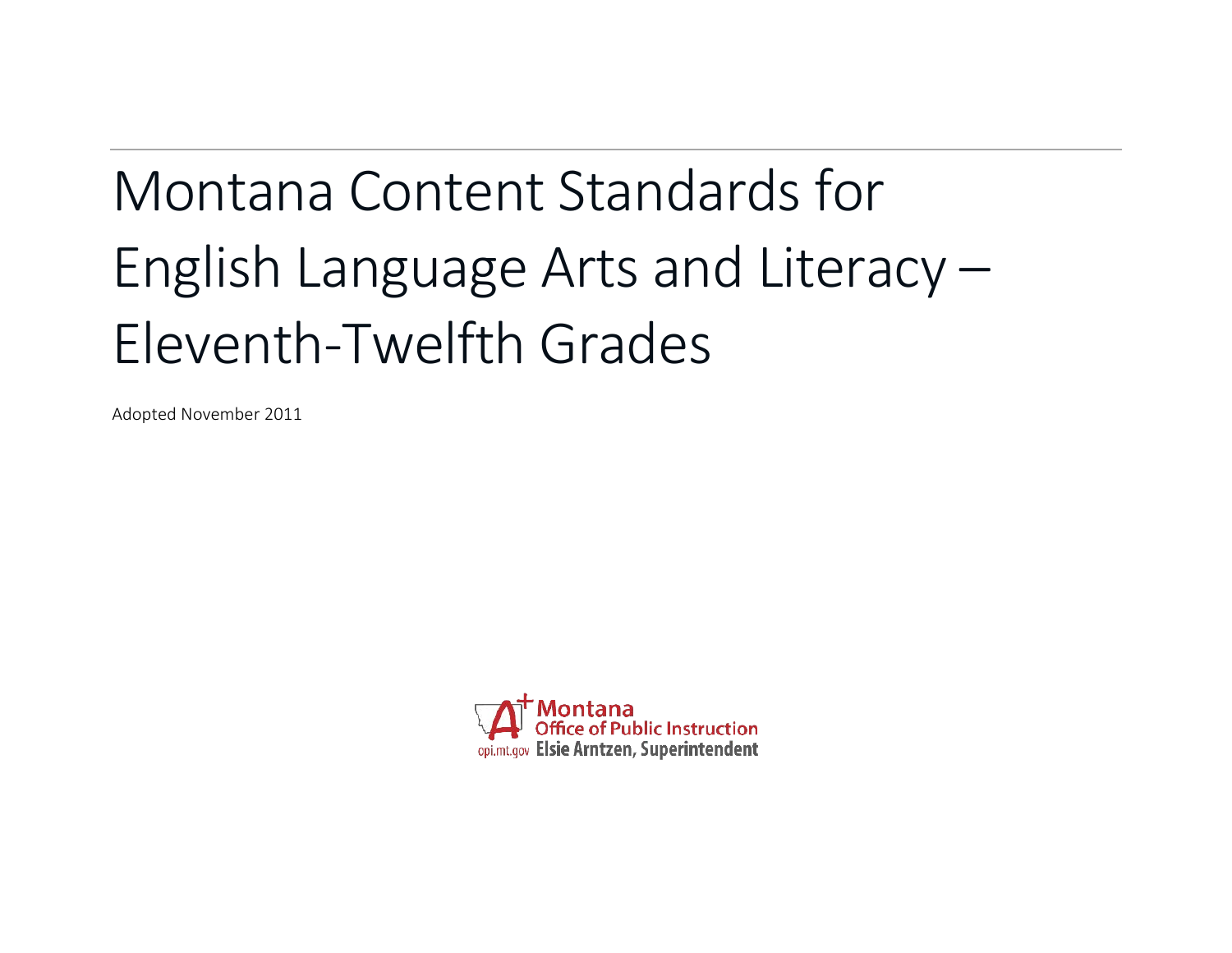## Contents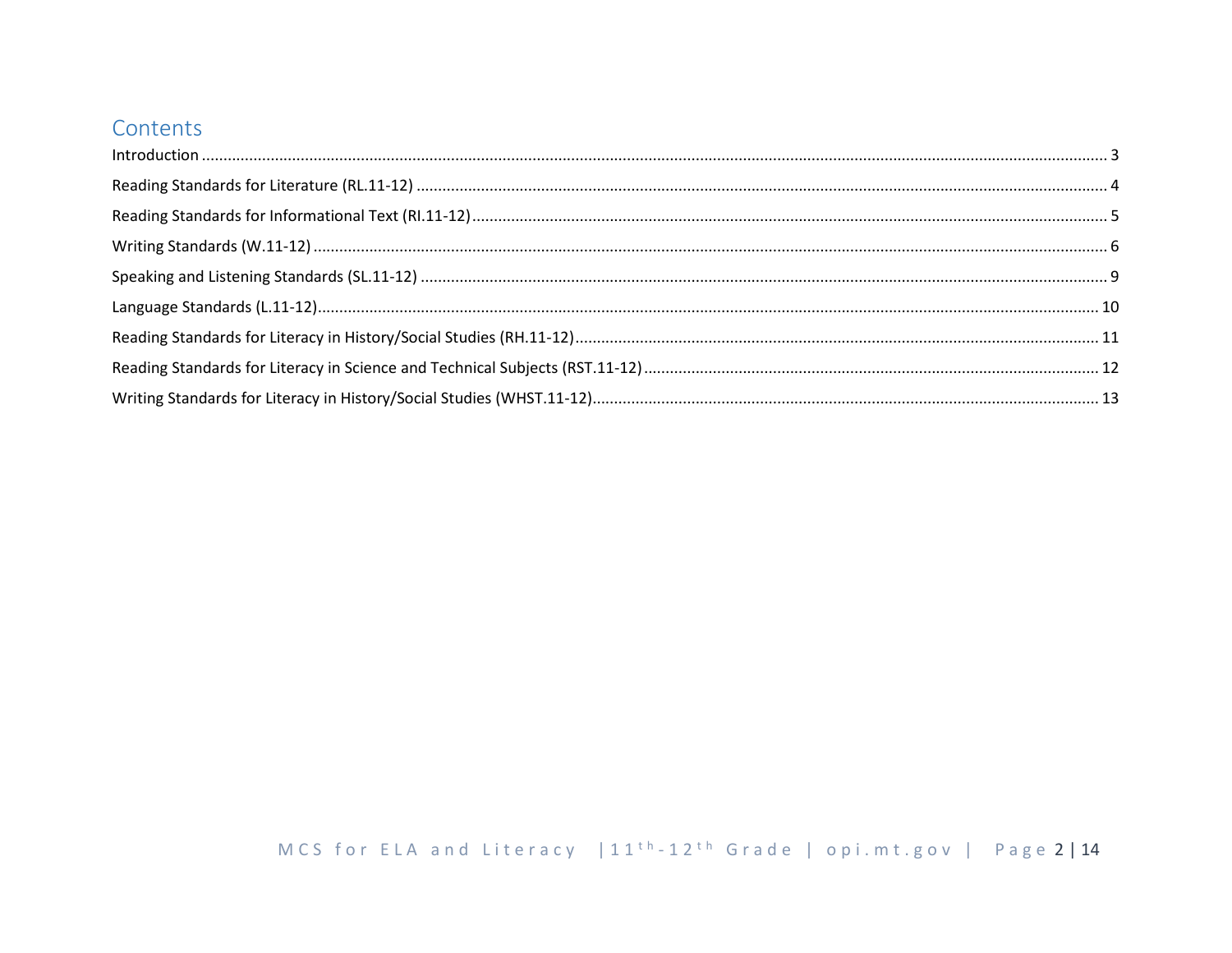### <span id="page-2-0"></span>Introduction

This guide outlines the Montana Content Standards for 11<sup>th</sup>-12<sup>th</sup> grade students in English Language Arts and Literacy in History/Social Studies, Science, and Technical Subjects. This is a grade-specific look at the standards. A grade-by-grade level progression is available in a separate document, *Montana Content Standards for English Language Arts and Literacy*.

Adopted in November 2011, the standards provide a framework for literacy not only in English Language Arts, but across content areas in history/social studies, science, and technical subjects. Just as students must learn literacy skills and conceptual understandings to be college and career ready, they must be able to read, write, speak, listen, and use language effectively in a variety of content areas. Students who meet the standards develop the skills in reading, writing, speaking, and listening that are the foundation for any creative and purposeful expression in language. This guide provides resources and guidance to educators as they align their curriculum to these standards. These standards reflect the constitutional mandate that all educators must provide instruction including the distinct and unique heritage and contemporary contributions of American Indians in a culturally responsive manner (See [IEFA; MCA 20-1-501 Article X;](http://www.opi.mt.gov/PDF/IndianEd/Resources/ArticleX_IEFA.pdf) resources; and materials).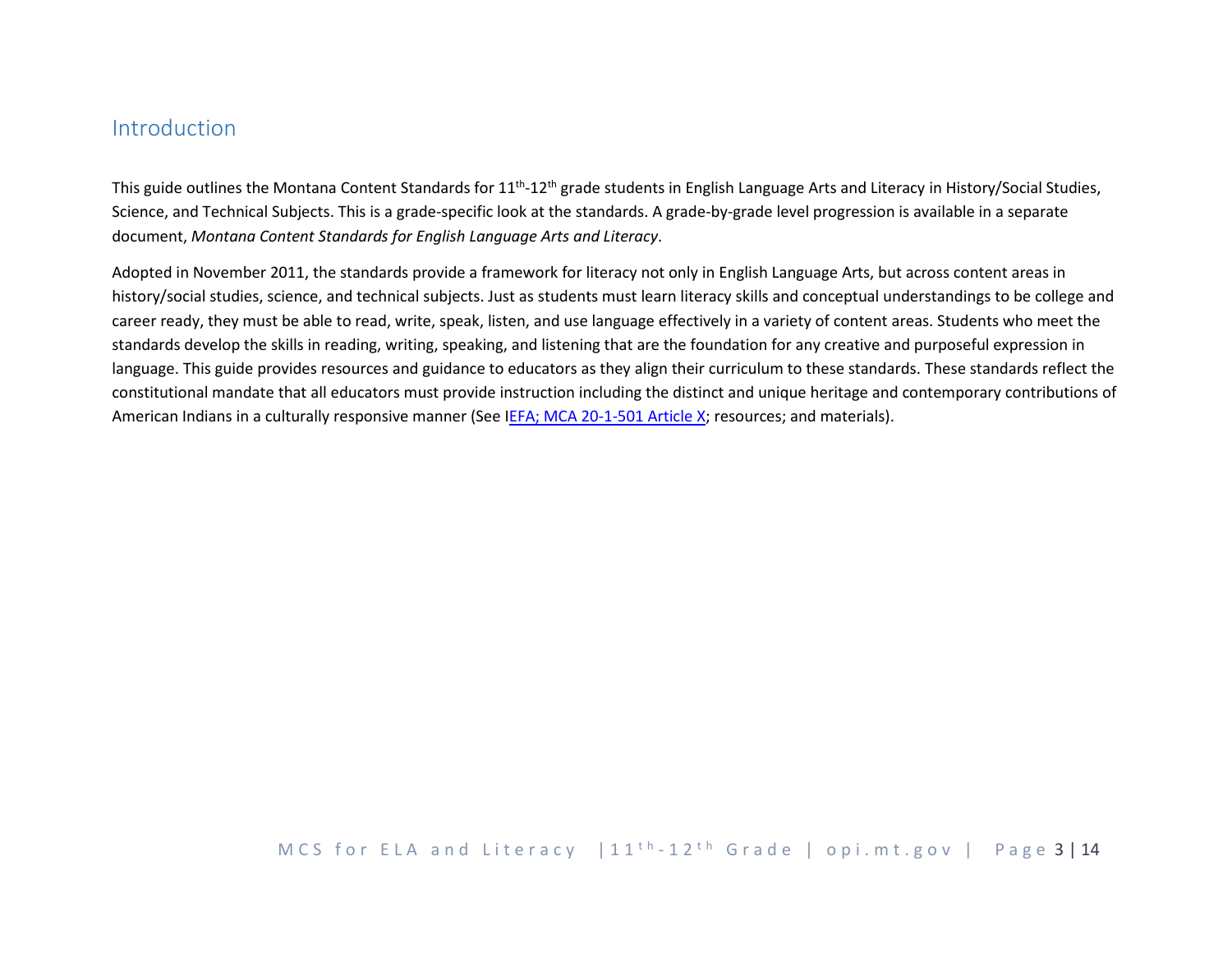## <span id="page-3-0"></span>Reading Standards for Literature (RL.11-12)

#### **Key Ideas and Details**

- RL.11-12.1 Cite strong and thorough textual evidence to support analysis of what the text says explicitly as well as inferences drawn from the text, including determining where the text leaves matters uncertain.
- RL.11-12.2 Determine two or more themes or central ideas of a text, including those by and about American Indians, and analyze their development over the course of the text, including how they interact and build on one another to produce a complex account; provide an objective summary of the text.
- RL.11-12.3 Analyze the impact of the author's choices regarding how to develop and relate elements of a story or drama, or oral or written history (e.g., where a story is set, how the action is ordered, how the characters are introduced and developed).

#### **Craft and Structure**

- RL.11-12.4 Determine the meaning of words and phrases as they are used in the text, including figurative and connotative meanings; analyze the impact of specific word choices on meaning and tone, including words with multiple meanings or language that is particularly fresh, engaging, or beautiful. (Include Shakespeare, works by American Indian authors, as well as other authors.)
- RL.11-12.5 Analyze how an author's choices concerning how to structure specific parts of a text (e.g., the choice of where to begin or end a story, the choice to provide a comedic or tragic resolution) contribute to its overall structure and meaning as well as its aesthetic impact.
- RL.11-12.6 Analyze a case in which grasping point of view requires distinguishing what is directly stated in a text from what is really meant (e.g., satire, sarcasm, irony, or understatement), include works by and about American Indians. **Integration of Knowledge and Ideas**
- RL.11-12.7 Analyze multiple interpretations of a story, drama, or poem (e.g., recorded or live production of a play or recorded novel or poetry), or traditional American Indian oral histories, evaluating how each version interprets the source text. (Include at least one play by Shakespeare and one play by an American dramatist.)
- RL.11-12.8 (Not applicable to literature)
- RL.11-12.9 Demonstrate knowledge of eighteenth-, nineteenth- and early-twentieth-century foundational works of American literature, including American Indian works, including how two or more texts from the same period treat similar themes or topics.

#### **Range of Reading and Level of Text Complexity**

RL.11-12.10 By the end of grade 11, read and comprehend literature, including stories, dramas, and poems, in the grades 11–CCR text complexity band proficiently, with scaffolding as needed at the high end of the range. By the end of grade 12, read and comprehend literature, including stories, dramas, and poems, at the high end of the grades 11–CCR text complexity band independently and proficiently.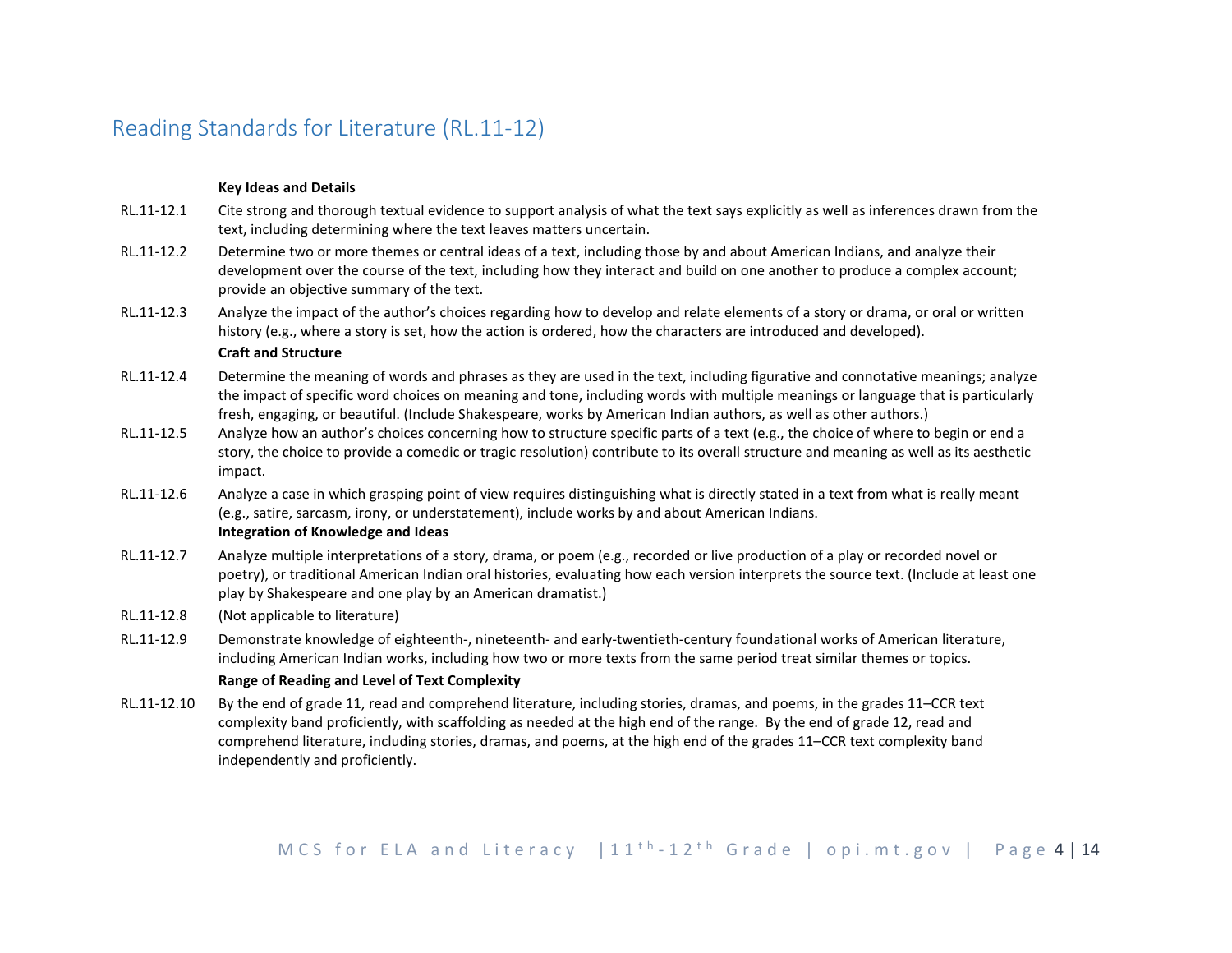## <span id="page-4-0"></span>Reading Standards for Informational Text (RI.11-12)

#### **Key Ideas and Details**

- RI.11- Cite strong and thorough textual evidence to support analysis of what the text says explicitly as well as inferences drawn from the text,
- 12.1 including determining where the text leaves matters uncertain.
- RI.11- Determine two or more central ideas of a text and analyze their development over the course of the text, including how they interact
- 12.2 and build on one another to provide a complex analysis; provide an objective summary of the text.
- RI.11- Analyze a complex set of ideas or sequence of events and explain how specific individuals, ideas, cultures, or events interact and
- 12.3 develop over the course of the text.

#### **Craft and Structure**

- RI.11- Determine the meaning of words and phrases as they are used in a text, including figurative, connotative, and technical meanings;
- 12.4 analyze how an author uses and refines the meaning of a key term or terms over the course of a text (e.g., how Madison defines *faction*  in *Federalist* No. 10; how the use of "sovereignty" in official documents impacts legal and political relationship).
- RI.11- Analyze and evaluate the effectiveness of the structure an author uses in his or her exposition or argument, including whether the
- 12.5 structure makes points clear, convincing, and engaging.
- RI.11- Determine an author's point of view or purpose in a text, including texts by and about Montana American Indians, in which the rhetoric
- 12.6 is particularly effective, analyzing how style and content contribute to the power, persuasiveness, or beauty of the text. **Integration of Knowledge and Ideas**
- RI.11- Integrate and evaluate multiple sources of information presented in different media or formats (e.g., visually, quantitatively) as well as
- 12.7 in words in order to address a question or solve a problem.
- RI.11- Delineate and evaluate the reasoning in seminal U.S. texts including those that dealt with American Indians, including the application of
- 12.8 constitutional principles and use of legal reasoning (e.g., in U.S. Supreme Court majority opinions and dissents) and the premises, purposes, and arguments in works of public advocacy (e.g., *The Federalist,* presidential addresses, American Indian policies).
- RI.11- Analyze seventeenth-, eighteenth-, and nineteenth-century foundational U.S. documents of historical and literary significance (including
- 12.9 The Declaration of Independence, the Preamble to the Constitution, the Bill of Rights, Lincoln's Second Inaugural Address, American Indian treaties, and Iroquois Confederacy) for their themes, purposes, and rhetorical features.

#### **Range of Reading and Level of Text Complexity**

- RI.11- By the end of grade 11, read and comprehend literary nonfiction in the grades 11–CCR text complexity band proficiently, with
- 12.10 scaffolding as needed at the high end of the range. By the end of grade 12, read and comprehend literary nonfiction at the high end of the grades 11–CCR text complexity band independently and proficiently.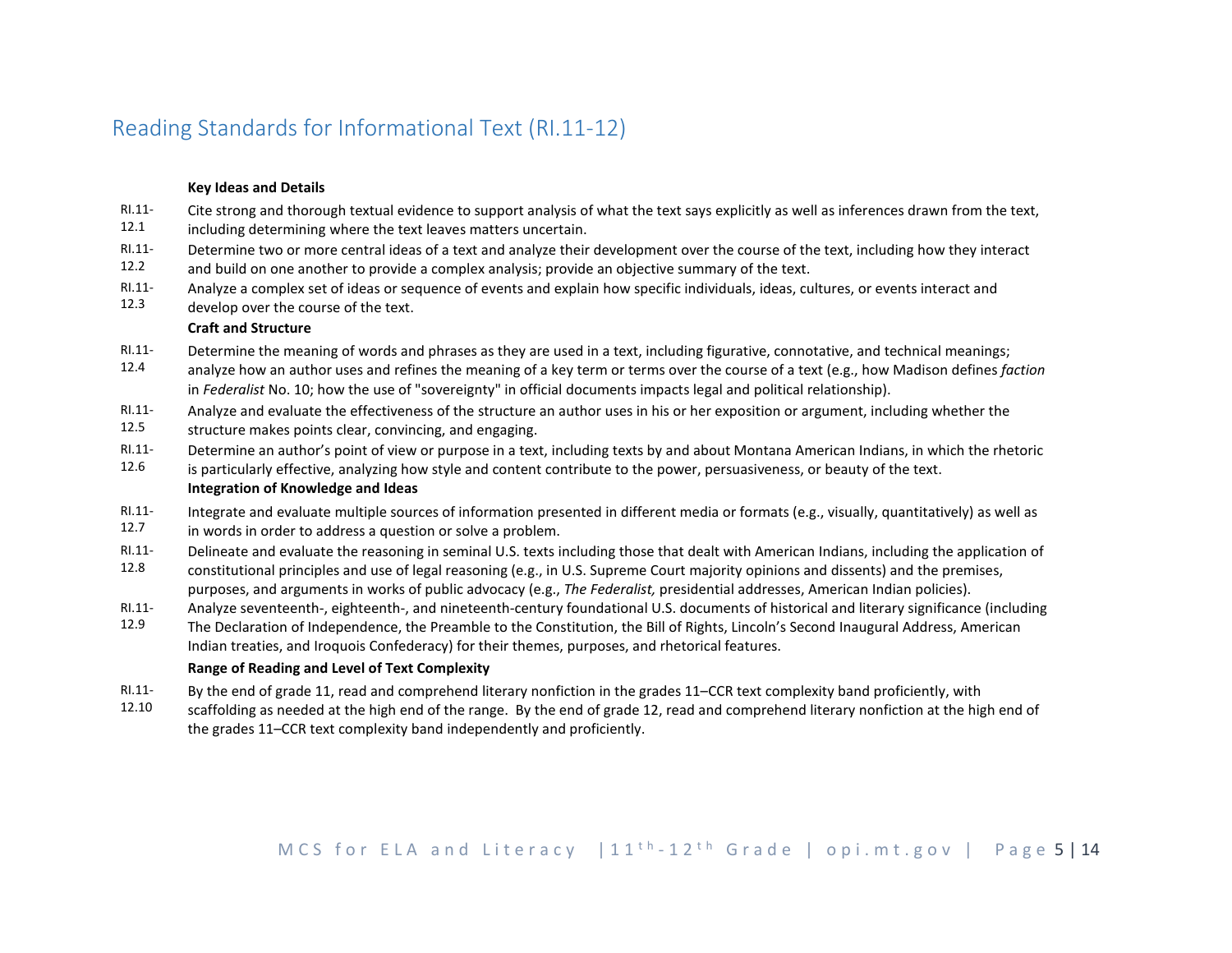# <span id="page-5-0"></span>Writing Standards (W.11-12)

|               | <b>Text Types and Purposes</b>                                                                                                                                                                                                                                                             |
|---------------|--------------------------------------------------------------------------------------------------------------------------------------------------------------------------------------------------------------------------------------------------------------------------------------------|
| $W.11-12.1$   | Write arguments to support claims in an analysis of substantive topics or texts, including culturally diverse topics or texts,<br>using valid reasoning and relevant and sufficient evidence.                                                                                              |
| $W.11-12.1.a$ | Introduce precise, knowledgeable claim(s), establish the significance of the claim(s), distinguish the claim(s) from alternate or<br>opposing claims, and create an organization that logically sequences claim(s), counterclaims, reasons, and evidence.                                  |
| $W.11-12.1.b$ | Develop claim(s) and counterclaims fairly and thoroughly, supplying the most relevant evidence for each while pointing out<br>the strengths and limitations of both in a manner that anticipates the audience's knowledge level, concerns, values, and<br>possible biases.                 |
| $W.11-12.1.c$ | Use words, phrases, and clauses as well as varied syntax to link the major sections of the text, create cohesion, and clarify the<br>relationships between claim(s) and reasons, between reasons and evidence, and between claim(s) and counterclaims.                                     |
| $W.11-12.1.d$ | Establish and maintain a formal style and objective tone while attending to the norms and conventions of the discipline in<br>which they are writing.                                                                                                                                      |
| W.11-12.1.e   | Provide a concluding statement or section that follows from and supports the argument presented.                                                                                                                                                                                           |
| $W.11-12.2$   | Write informative/explanatory texts to examine and convey complex ideas, concepts, and information clearly and accurately<br>through the effective selection, organization, and analysis of content.                                                                                       |
| $W.11-12.2.a$ | Introduce a topic; organize complex ideas, concepts, and information so that each new element builds on that which<br>precedes it to create a unified whole; include formatting (e.g., headings), graphics (e.g., figures, tables), and multimedia<br>when useful to aiding comprehension. |
| $W.11-12.2.b$ | Develop the topic thoroughly by selecting the most significant and relevant facts, extended definitions, concrete details,<br>quotations, or other information and examples appropriate to the audience's knowledge of the topic.                                                          |
| $W.11-12.2.c$ | Use appropriate and varied transitions and syntax to link the major sections of the text, create cohesion, and clarify the<br>relationships among complex ideas and concepts.                                                                                                              |
| W.11-12.2.d   | Use precise language, domain-specific vocabulary, and techniques such as metaphor, simile, and analogy to manage the<br>complexity of the topic.                                                                                                                                           |
| W.11-12.2.e   | Establish and maintain a formal style and objective tone while attending to the norms and conventions of the discipline in<br>which they are writing.                                                                                                                                      |
| $W.11-12.2.f$ | Provide a concluding statement or section that follows from and supports the information or explanation presented (e.g.,<br>articulating implications or the significance of the topic).                                                                                                   |
| $W.11-12.3$   | Write narratives to develop real or imagined experiences or events using effective technique, well-chosen details, and well-<br>structured event sequences.                                                                                                                                |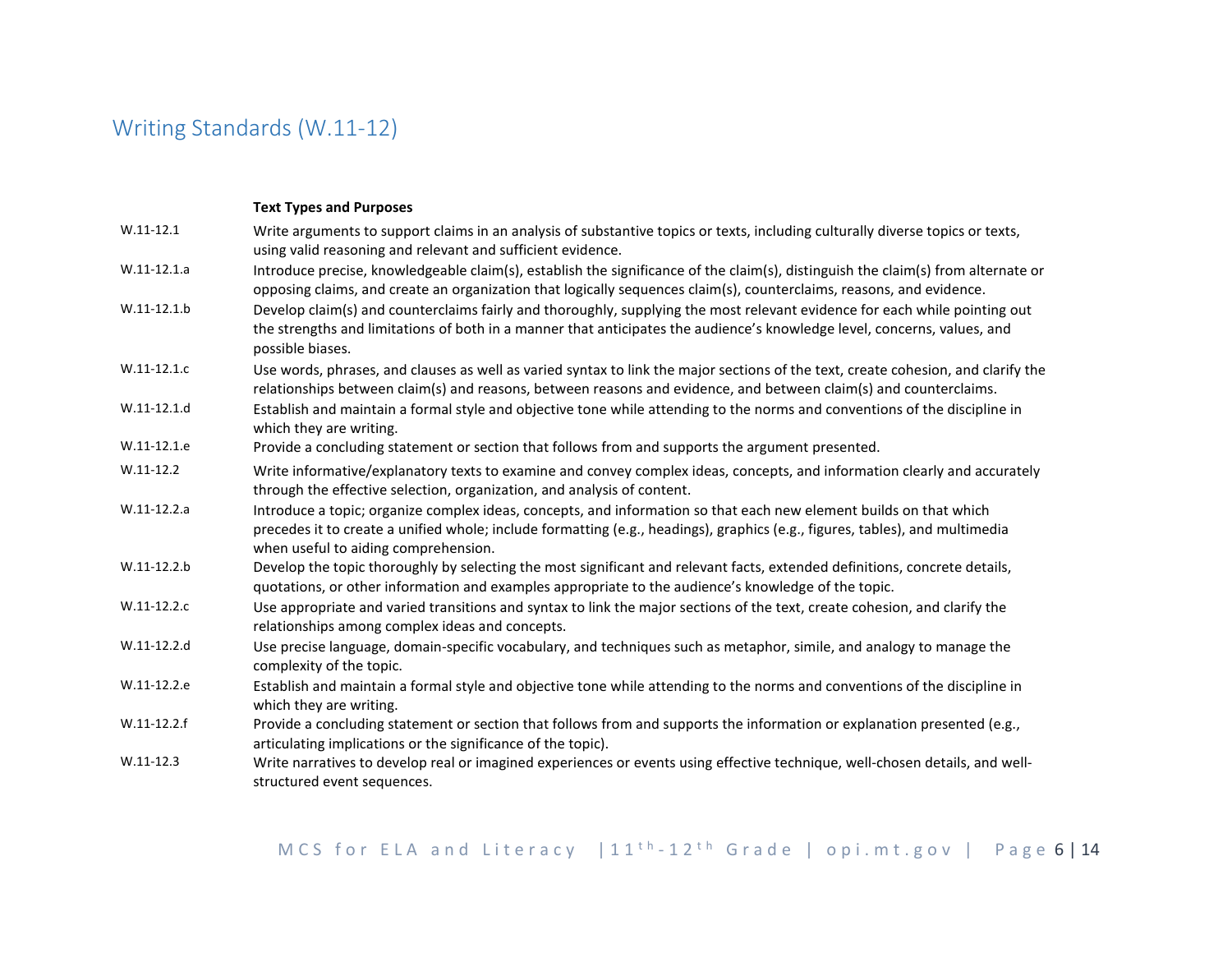| $W.11-12.3.a$ | Engage and orient the reader by setting out a problem, situation, or observation and its significance, establishing one or<br>multiple point(s) of view, and introducing a narrator and/or characters; create a smooth progression of experiences or<br>events.                                                                                                                                                                                |
|---------------|------------------------------------------------------------------------------------------------------------------------------------------------------------------------------------------------------------------------------------------------------------------------------------------------------------------------------------------------------------------------------------------------------------------------------------------------|
| W.11-12.3.b   | Use narrative techniques, such as dialogue, pacing, description, reflection, and multiple plot lines, to develop experiences,<br>events, and/or characters.                                                                                                                                                                                                                                                                                    |
| W.11-12.3.c   | Use a variety of techniques to sequence events so that they build on one another to create a coherent whole and build<br>toward a particular tone and outcome (e.g., a sense of mystery, suspense, growth, or resolution).                                                                                                                                                                                                                     |
| W.11-12.3.d   | Use precise words and phrases, telling details, and sensory language to convey a vivid picture of the experiences, events,<br>setting, and/or characters.                                                                                                                                                                                                                                                                                      |
| W.11-12.3.e   | Provide a conclusion that follows from and reflects on what is experienced, observed, or resolved over the course of the<br>narrative.                                                                                                                                                                                                                                                                                                         |
|               | <b>Production and Distribution of Writing</b>                                                                                                                                                                                                                                                                                                                                                                                                  |
| $W.11-12.4$   | Produce clear and coherent writing in which the development, organization, and style are appropriate to task, purpose, and<br>audience.                                                                                                                                                                                                                                                                                                        |
| $W.11-12.5$   | Develop and strengthen writing as needed by planning, revising, editing, rewriting, or trying a new approach, focusing on<br>addressing what is most significant for a specific purpose and audience.                                                                                                                                                                                                                                          |
| $W.11-12.6$   | Use technology, including the Internet, to produce, publish, and update individual or shared writing products in response to<br>ongoing feedback, including new arguments or information.                                                                                                                                                                                                                                                      |
|               | <b>Research to Build and Present Knowledge</b>                                                                                                                                                                                                                                                                                                                                                                                                 |
| $W.11-12.7$   | Conduct short as well as more sustained research projects to answer a question (including a self-generated question) or solve<br>a problem; narrow or broaden the inquiry when appropriate; synthesize multiple sources on the subject, demonstrating<br>understanding of the subject under investigation.                                                                                                                                     |
| $W.11-12.8$   | Gather relevant information from multiple authoritative print and digital sources, using advanced searches effectively; assess<br>the strengths and limitations of each source in terms of the task, purpose, and audience; integrate information into the text<br>selectively to maintain the flow of ideas, avoiding plagiarism and overreliance on any one source and following a standard<br>format for citation.                          |
| $W.11-12.9$   | Draw evidence from literary or informational texts, including those by and about American Indians, to support analysis,<br>reflection, and research.                                                                                                                                                                                                                                                                                           |
| W.11-12.9.a   | Apply grades 11-12 Reading standards to literature (e.g., "Demonstrate knowledge of eighteenth-, nineteenth- and early-<br>twentieth-century foundational works of American literature, including how two or more texts from the same period treat<br>similar themes or topics").                                                                                                                                                              |
| W.11-12.9.b   | Apply grades 11-12 Reading standards to literary nonfiction (e.g., "Delineate and evaluate the reasoning in seminal U.S.<br>texts, including the application of constitutional principles and use of legal reasoning [e.g., in U.S. Supreme Court Case<br>majority opinions and dissents] and the premises, purposes, and arguments in works of public advocacy [e.g., The Federalist,<br>presidential addresses, American Indian Policies]"). |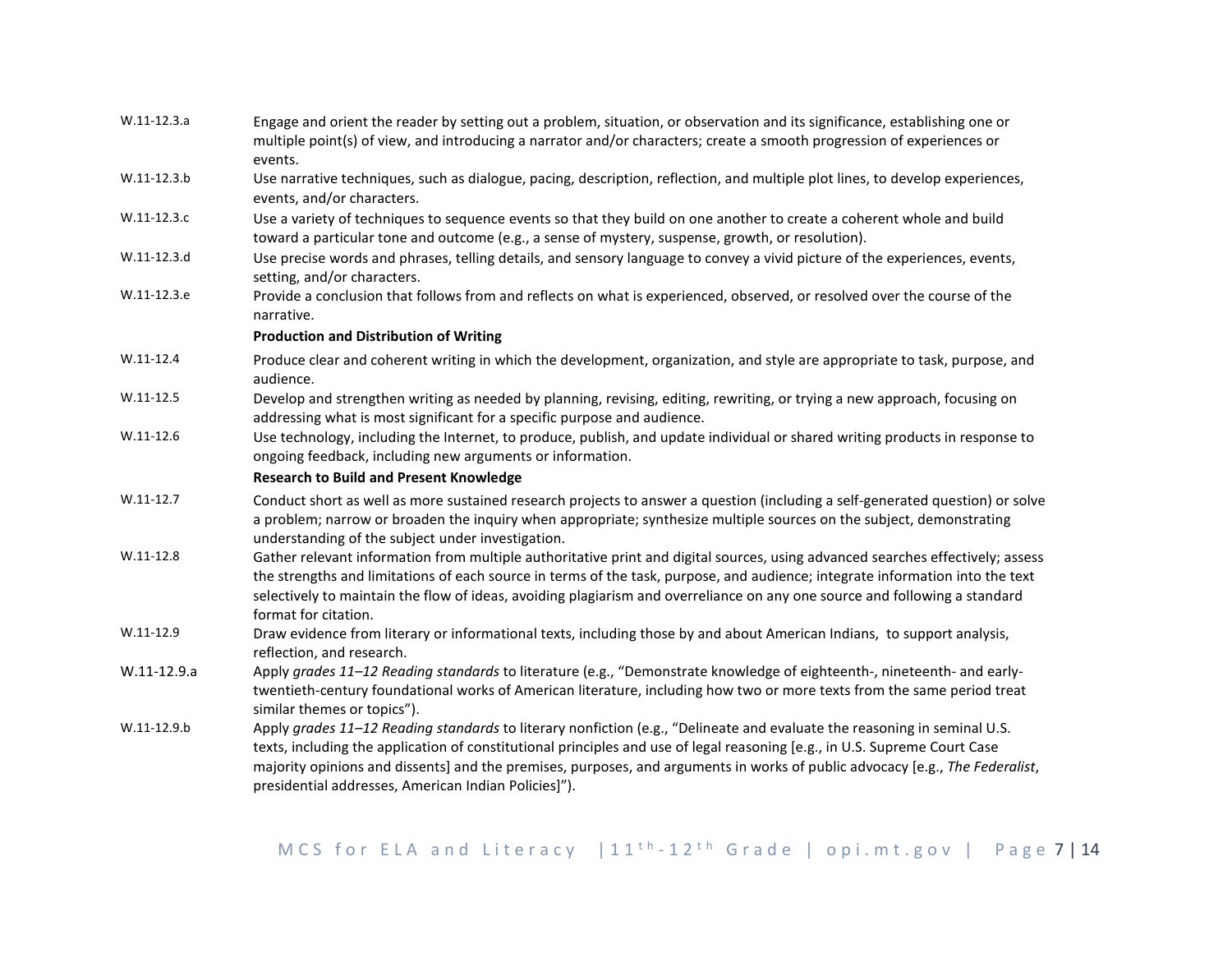#### **Range of Writing**

W.11-12.10 Write routinely over extended time frames (time for research, reflection, and revision) and shorter time frames (a single sitting or a day or two) for a range of tasks, purposes, and audiences.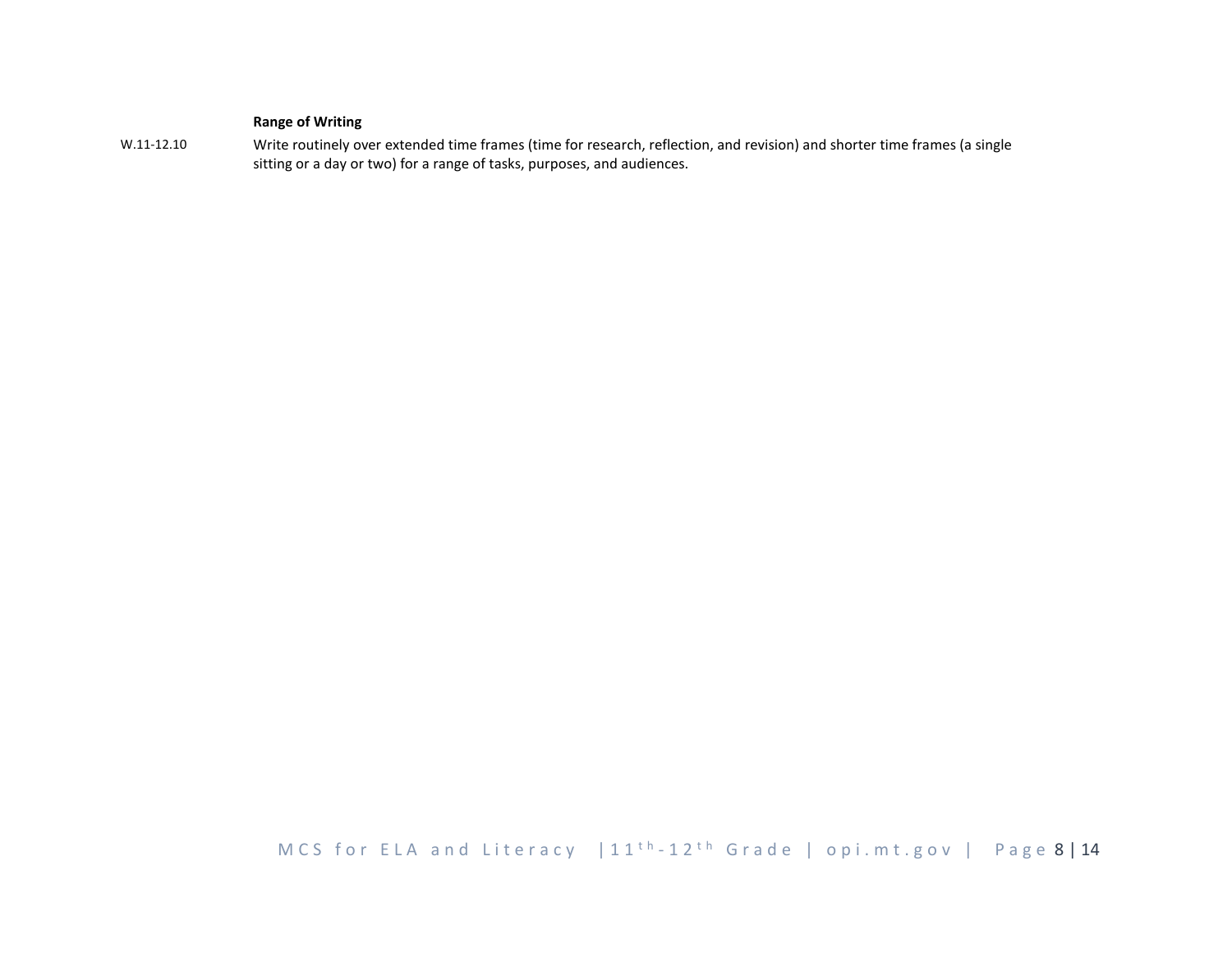# <span id="page-8-0"></span>Speaking and Listening Standards (SL.11-12)

#### **Comprehension and Collaboration**

| SL.11-12.1   | Initiate and participate effectively in a range of collaborative discussions (one-on-one, in groups, and teacher-led) with diverse partners<br>on grades 11-12 topics, texts, and issues, building on others' ideas and expressing their own clearly and persuasively.                                                                                      |
|--------------|-------------------------------------------------------------------------------------------------------------------------------------------------------------------------------------------------------------------------------------------------------------------------------------------------------------------------------------------------------------|
| SL.11-12.1.a | Come to discussions prepared, having read and researched material under study; explicitly draw on that preparation by referring to<br>evidence from texts and other research on the topic or issue to stimulate a thoughtful, well-reasoned exchange of ideas.                                                                                              |
| SL.11-12.1.b | Work with peers to promote civil, democratic discussions and decision-making, set clear goals and deadlines, and establish individual<br>roles as needed.                                                                                                                                                                                                   |
| SL.11-12.1.c | Propel conversations by posing and responding to questions that probe reasoning and evidence; ensure a hearing for a full range of<br>positions on a topic or issue; clarify, verify, or challenge ideas and conclusions; and promote divergent and creative perspectives.                                                                                  |
| SL.11-12.1.d | Respond thoughtfully to diverse perspectives, with specific attention to culture; synthesize comments, claims, and evidence made on<br>all sides of an issue; resolve contradictions when possible; and determine what additional information or research is required to<br>deepen the investigation or complete the task.                                  |
| SL.11-12.2   | Integrate multiple sources of information presented in diverse formats and media (e.g., visually, quantitatively, orally) in order to make<br>informed decisions and solve problems, evaluating the credibility and accuracy of each source and noting any discrepancies among the<br>data.                                                                 |
| SL.11-12.3   | Evaluate a speaker's point of view, reasoning, and use of evidence and rhetoric, including culturally diverse contexts, assessing the<br>stance, premises, links among ideas, word choice, points of emphasis, and tone used.<br>Presentation of Knowledge and Ideas                                                                                        |
| SL.11-12.4   | Present information, findings, and supporting evidence, conveying a clear and distinct perspective, such that listeners can follow the<br>line of reasoning, alternative or opposing perspectives are addressed, and the organization, development, substance, and style are<br>appropriate to purpose, audience, and a range of formal and informal tasks. |
| SL.11-12.5   | Make strategic use of digital media (e.g., textual, graphical, audio, visual, and interactive elements) in presentations to enhance<br>understanding of findings, reasoning, and evidence and to add interest.                                                                                                                                              |
| SL.11-12.6   | Adapt speech to a variety of contexts and tasks, demonstrating a command of formal English when indicated or appropriate. (See<br>grades 11-12 Language standards 1 and 3 for specific expectations.)                                                                                                                                                       |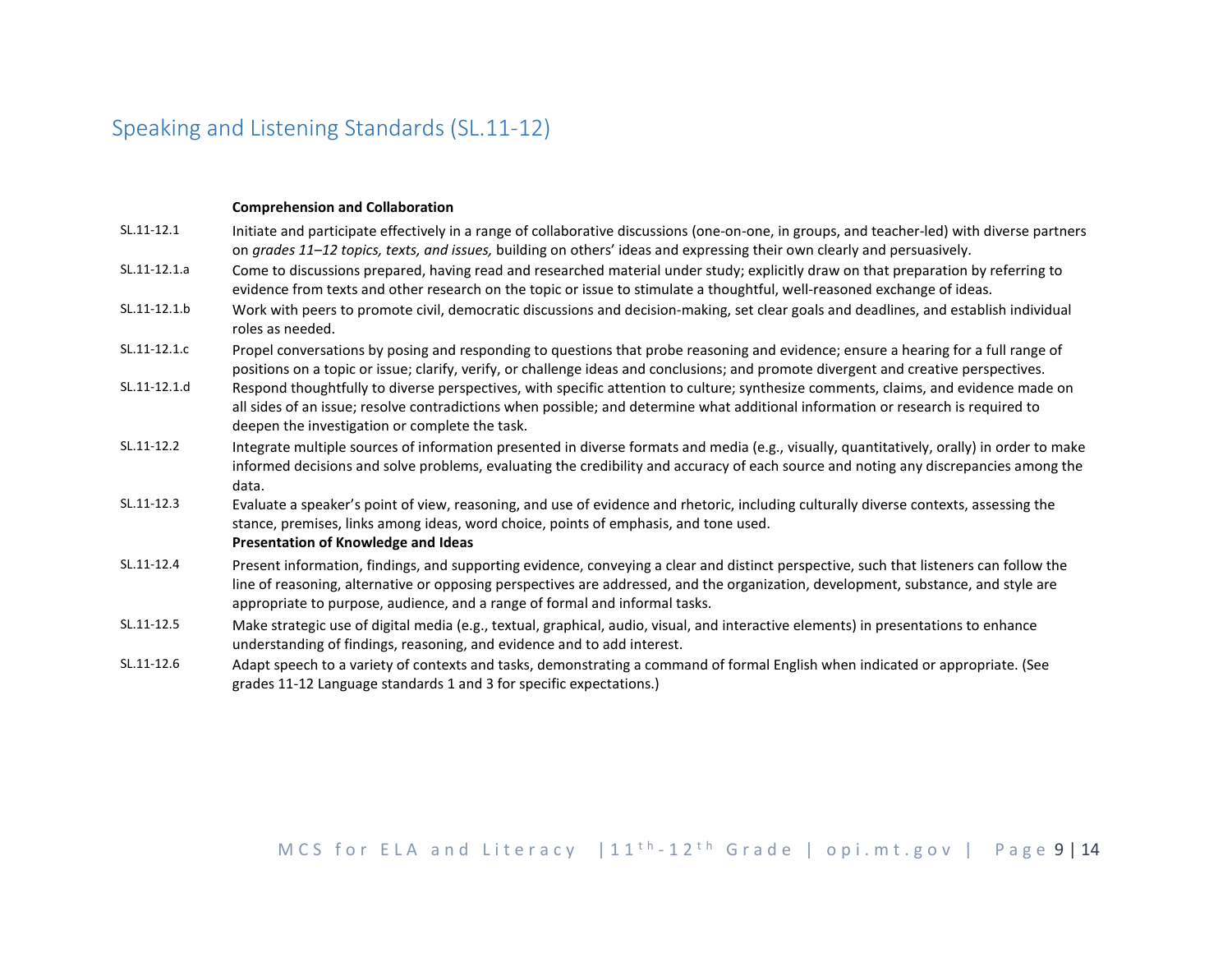## <span id="page-9-0"></span>Language Standards (L.11-12)

#### **Conventions of Standard English**

- L.11-12.1 Demonstrate command of the conventions of standard English grammar and usage when writing or speaking.
- L.11-12.1.a Apply the understanding that usage is a matter of convention, can change over time, and is sometimes contested.
- L.11-12.1.b Resolve issues of complex or contested usage, consulting references (e.g., Merriam-Webster's Dictionary of English Usage, Garner's Modern American Usage) as needed.
- L.11-12.2 Demonstrate command of the conventions of standard English capitalization, punctuation, and spelling when writing.
- L.11-12.2.a Observe hyphenation conventions.
- L.11-12.2.b Spell correctly.

#### **Knowledge of Language**

- L.11-12.3 Apply knowledge of language to understand how language functions in different contexts, to make effective choices for meaning or style, and to comprehend more fully when reading or listening.
- L.11-12.3.a Vary syntax for effect, consulting references (e.g., Tufte's Artful Sentences) for guidance as needed; apply an understanding of syntax to the study of complex texts when reading.

#### **Vocabulary Acquisition and Use**

- L.11-12.4 Determine or clarify the meaning of unknown and multiple-meaning words and phrases based on grades 11–12 reading and content, choosing flexibly from a range of strategies, recognizing the role culture plays in the development of language.
- L.11-12.4.a Use context (e.g., the overall meaning of a sentence, paragraph, or text; a word's position or function in a sentence) as a clue to the meaning of a word or phrase.
- L.11-12.5.b Identify and correctly use patterns of word changes that indicate different meanings or parts of speech (e.g., conceive, conception, conceivable).
- L.11-12.4.c Consult general and specialized reference materials (e.g., dictionaries, glossaries, thesauruses), both print and digital, to find the pronunciation of a word or determine or clarify its precise meaning, its part of speech, its etymology, or its standard usage.
- L.11-12.4.d Verify the preliminary determination of the meaning of a word or phrase (e.g., by checking the inferred meaning in context or in a dictionary).
- L.11-12.5 Demonstrate understanding of figurative language, word relationships, and nuances in word meanings.
- L.11-12.5.a Interpret figures of speech (e.g., hyperbole, paradox) in context and analyze their role in the text.
- L.11-12.5.b Analyze nuances in the meaning of words with similar denotations.
- L.11-12.6 Acquire and use accurately general academic and domain-specific words and phrases, sufficient for reading, writing, speaking, and listening at the college and career readiness level; demonstrate independence in gathering vocabulary knowledge when considering a word or phrase important to comprehension or expression.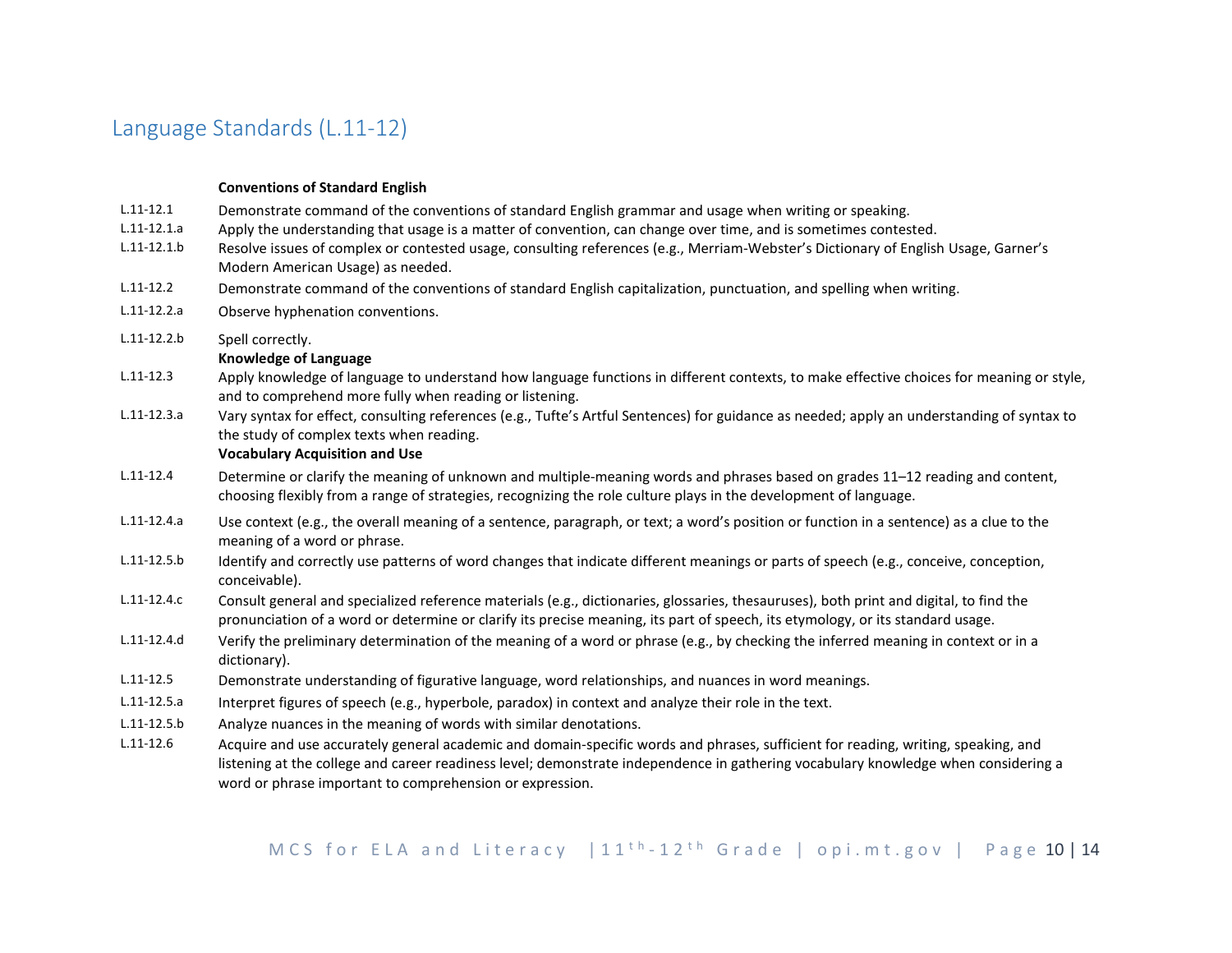## <span id="page-10-0"></span>Reading Standards for Literacy in History/Social Studies (RH.11-12)

#### **Key Ideas and Details**

- RH.11-12.1 Cite specific textual evidence to support analysis of primary and secondary sources, connecting insights gained from specific details to an understanding of the text as a whole.
- RH.11-12.2 Determine the central ideas or information of a primary or secondary source; provide an accurate summary that makes clear the relationships among the key details and ideas.
- RH.11-12.3 Evaluate various explanations for actions or events and determine which explanation best accords with textual evidence, acknowledging where the text leaves matters uncertain.

#### **Craft and Structure**

- RH.11-12.4 Determine the meaning of words and phrases as they are used in a text, including analyzing how an author uses and refines the meaning of a key term over the course of a text (e.g., how Madison defines *faction* in *Federalist* No. 10; how the use of "sovereignty" in official documents impacts political and legal relationships).
- RH.11-12.5 Analyze in detail how a complex primary source is structured, including how key sentences, paragraphs, and larger portions of the text contribute to the whole.
- RH.11-12.6 Evaluate authors', incorporating American Indian authors, differing points of view on the same historical event or issue by assessing the authors' claims, reasoning, and evidence.
- RH.11-12.7 Integrate and evaluate multiple sources of information presented in diverse formats and media (e.g., visually, quantitatively, as well as in words) in order to address a question or solve a problem.

#### **Integration of Knowledge and Ideas**

- RH.11-12.8 Evaluate an author's premises, claims, and evidence by corroborating or challenging them with other information. Include texts by and about American Indians.
- RH.11-12.9 Integrate information from diverse sources, including American Indian sources, both primary and secondary, into a coherent understanding of an idea or event, noting discrepancies among sources.

#### **Range of Reading and Level of Text Complexity**

RH.11-12.10 By the end of grade 12, read and comprehend history/social studies texts in the grades 11-CCR text complexity band independently and proficiently.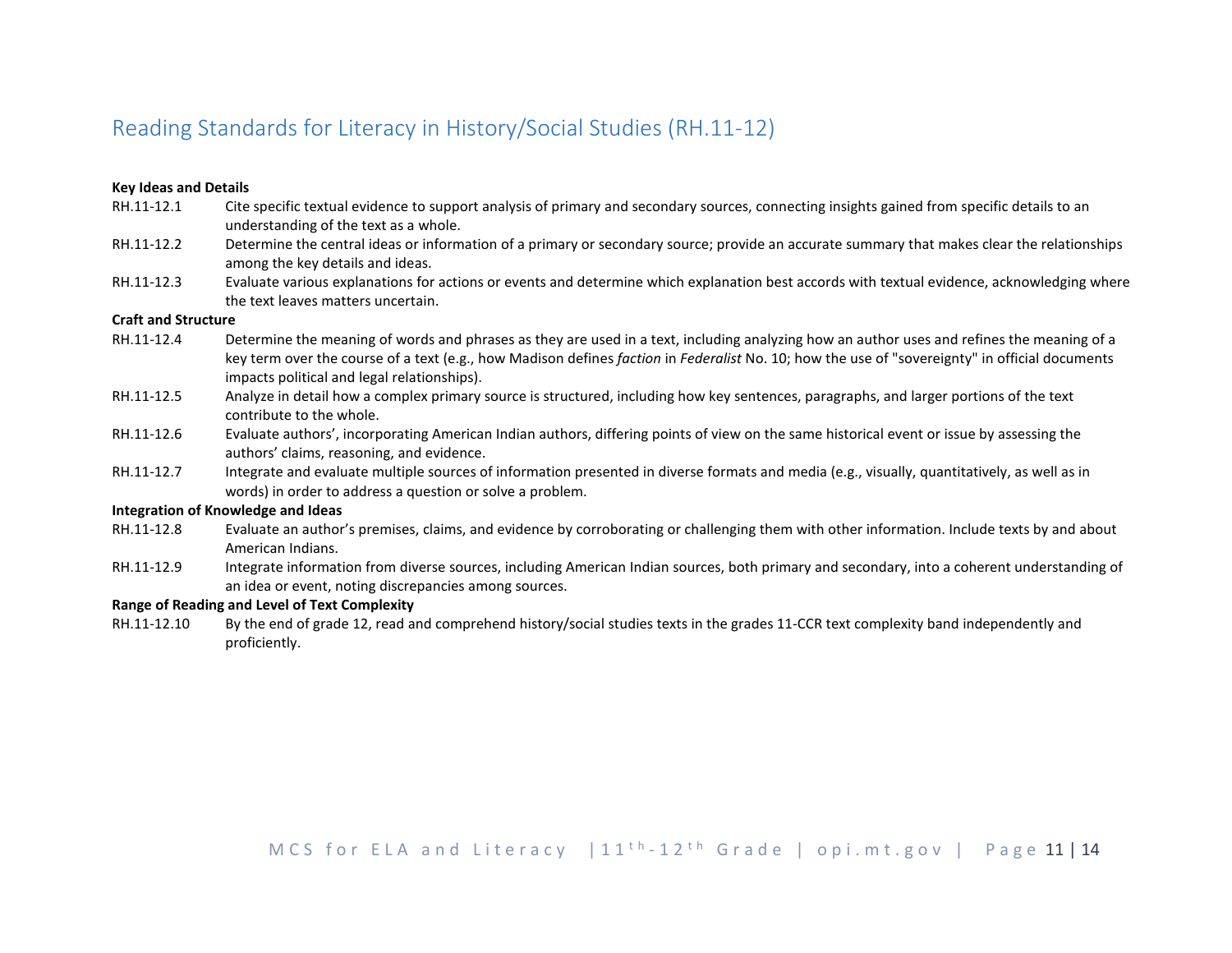## <span id="page-11-0"></span>Reading Standards for Literacy in Science and Technical Subjects (RST.11-12)

#### **Key Ideas and Details**

- RST.11-12.1 Cite specific textual evidence to support analysis of science and technical texts, attending to important distinctions the author makes and to any gaps or inconsistencies in the account.
- RST.11-12.2 Determine the central ideas or conclusions of a text; summarize complex concepts, processes, or information presented in a text by paraphrasing them in simpler but still accurate terms.
- RST.11-12.3 Follow precisely a complex multistep procedure when carrying out experiments, taking measurements, or performing technical tasks; analyze the specific results based on explanations in the text.

#### **Craft and Structure**

- RST.11-12.4 Determine the meaning of symbols, key terms, and other domain-specific words and phrases as they are used in a specific scientific or technical context relevant to *grades 11–12 texts and topics*.
- RST.11-12.5 Analyze how the text structures information or ideas into categories or hierarchies, demonstrating understanding of the information or ideas.
- RST.11-12.6 Analyze the author's purpose in providing an explanation, describing a procedure, or discussing an experiment in a text, identifying important issues that remain unresolved.

#### **Integration of Knowledge and Ideas**

- RST.11-12.7 Integrate and evaluate multiple sources of information presented in diverse formats and media (e.g., quantitative data, video, multimedia, Montana tribal resources) in order to address a question or solve a problem.
- RST.11-12.8 Evaluate the hypotheses, data, analysis, and conclusions in a science or technical text, verifying the data when possible and corroborating or challenging conclusions with other sources of information, including those from American Indians.
- RST.11-12.9 Synthesize information from a range of sources (e.g., texts, experiments, simulations, and knowledge derived from American Indian cultures) into a coherent understanding of a process, phenomenon, or concept, resolving conflicting information when possible.

#### **Range of Reading and Level of Text Complexity**

RST.11-12.10 By the end of grade 12, read and comprehend science/technical texts in the grades 11-CCR text complexity band independently and proficiently.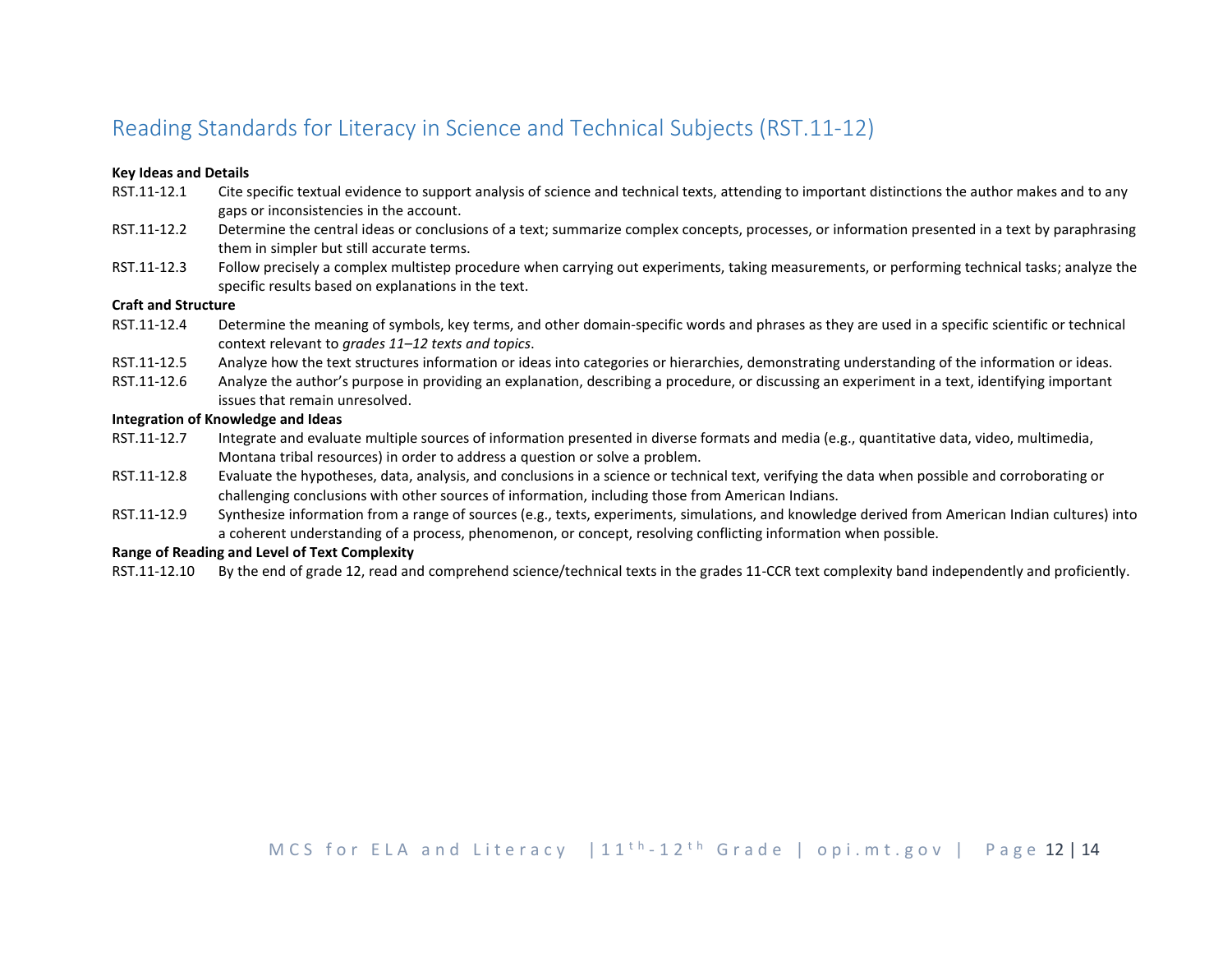# <span id="page-12-0"></span>Writing Standards for Literacy in History/Social Studies (WHST.11-12)

| <b>Text Types and Purposes</b>                |                                                                                                                                                                                                                                                                                                                                     |
|-----------------------------------------------|-------------------------------------------------------------------------------------------------------------------------------------------------------------------------------------------------------------------------------------------------------------------------------------------------------------------------------------|
| WHST.11-12.1                                  | Write arguments focused on discipline-specific content.                                                                                                                                                                                                                                                                             |
| WHST.11-12.1a                                 | Introduce precise, knowledgeable claim(s), establish the significance of the claim(s), distinguish the claim(s) from alternate or<br>opposing claims, and create an organization that logically sequences the claim(s), counterclaims, reasons, and evidence.                                                                       |
| WHST.11-12.1b                                 | Develop claim(s) and counterclaims fairly and thoroughly, supplying the most relevant data and evidence for each while pointing<br>out the strengths and limitations of both claim(s) and counterclaims in a discipline-appropriate form that anticipates the audience's<br>knowledge level, concerns, values, and possible biases. |
| WHST.11-12.1c                                 | Use words, phrases, and clauses as well as varied syntax to link the major sections of the text, create cohesion, and clarify the<br>relationships between claim(s) and reasons, between reasons and evidence, and between claim(s) and counterclaims.                                                                              |
| WHST.11-12.1d                                 | Establish and maintain a formal style and objective tone while attending to the norms and conventions of the discipline in which<br>they are writing.                                                                                                                                                                               |
| WHST.11-12.1e                                 | Provide a concluding statement or section that follows from or supports the argument presented.                                                                                                                                                                                                                                     |
| WHST.11-12.2                                  | Write informative/explanatory texts, including the narration of historical events, scientific procedures/experiments, or technical<br>processes.                                                                                                                                                                                    |
| WHST.11-12.2a                                 | Introduce a topic and organize complex ideas, concepts, and information so that each new element builds on that which precedes it<br>to create a unified whole; include formatting (e.g., headings), graphics (e.g., figures, tables), and multimedia when useful to aiding<br>comprehension.                                       |
| WHST.11-12.2b                                 | Develop the topic thoroughly by selecting the most significant and relevant facts, extended definitions, concrete details, quotations,<br>or other information and examples appropriate to the audience's knowledge of the topic.                                                                                                   |
| WHST.11-12.2c                                 | Use varied transitions and sentence structures to link the major sections of the text, create cohesion, and clarify the relationships<br>among complex ideas and concepts.                                                                                                                                                          |
| WHST.11-12.2d                                 | Use precise language, domain-specific vocabulary and techniques such as metaphor, simile, and analogy to manage the complexity<br>of the topic; convey a knowledgeable stance in a style that responds to the discipline and context as well as to the expertise of likely<br>readers.                                              |
| WHST.11-12.2e                                 | Provide a concluding statement or section that follows from and supports the information or explanation provided (e.g., articulating<br>implications or the significance of the topic).                                                                                                                                             |
| WHST.11-12.3                                  | (See note; not applicable as a separate requirement)                                                                                                                                                                                                                                                                                |
| <b>Production and Distribution of Writing</b> |                                                                                                                                                                                                                                                                                                                                     |
| WHST.11-12.4                                  | Produce clear and coherent writing in which the development, organization, and style are appropriate to task, purpose, and<br>audience.                                                                                                                                                                                             |
| WHST.11-12.5                                  | Develop and strengthen writing as needed by planning, revising, editing, rewriting, or trying a new approach, focusing on addressing<br>what is most significant for a specific purpose and audience.                                                                                                                               |
| WHST.11-12.6                                  | Use technology, including the Internet, to produce, publish, and update individual or shared writing products in response to ongoing<br>feedback, including new arguments or information.                                                                                                                                           |
|                                               |                                                                                                                                                                                                                                                                                                                                     |

**Research to Build and Present Knowledge**